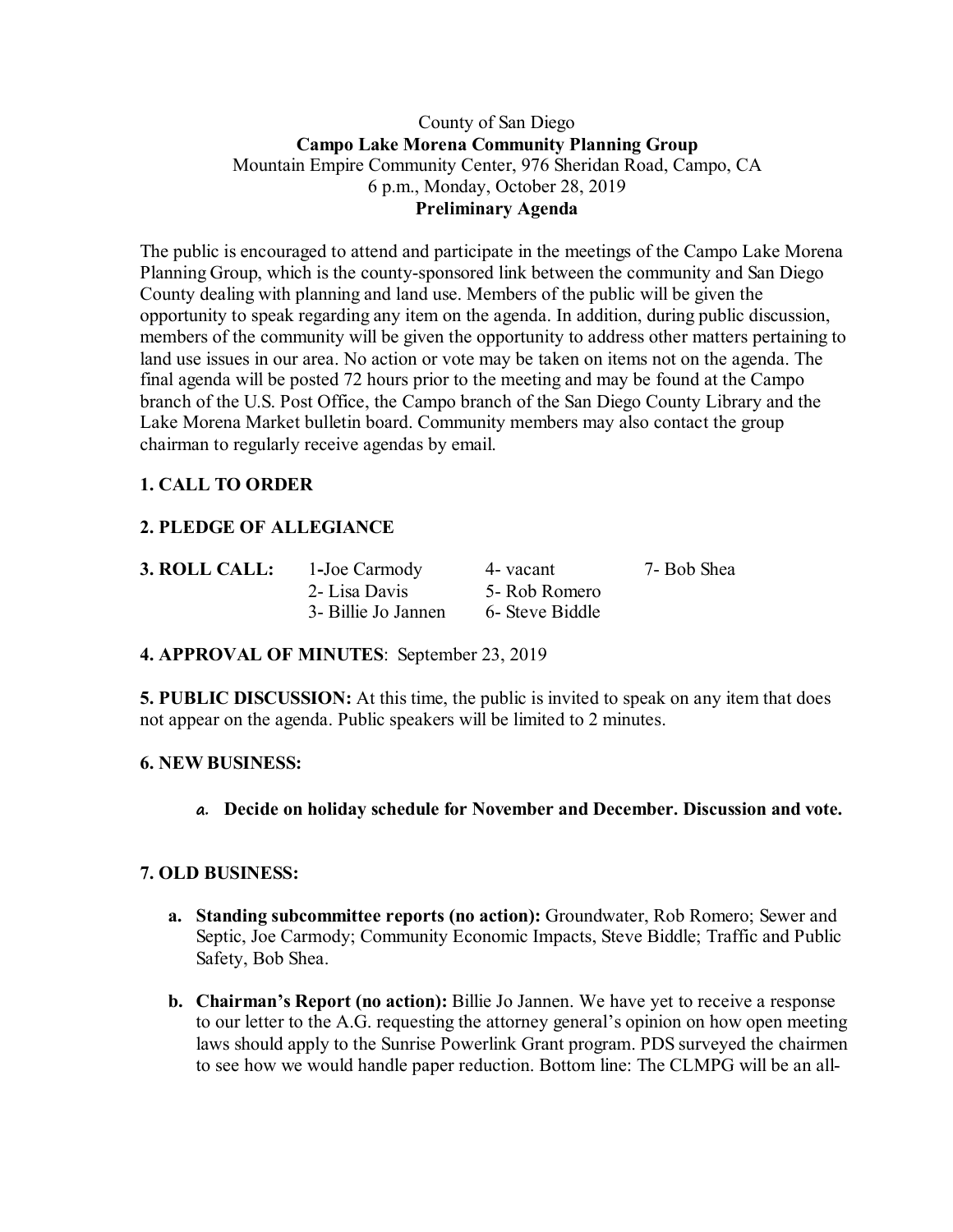electronic group, other than materials that might be handed out at meetings. Project maps will be available to the public at meetings or as electronic files by email.

#### **8. CORRESPONDENCE AND ANNOUNCEMENTS**

- **a. The Star Ranch vesting and landscape architecture maps** are available, both at meetings and by appointment with the CLMPG chairman. Staff has delayed release of the EIR until it can figure out what type of greenhouse gas analysis large projects should include**.** The ranch was offered for sale in an announcement sent out in late November. The Trust for Public Land and several co-investors are negotiating to buy it. **The proposed plan is still in play and is part of the property offering, but will be abandoned if purchased by conservation entities.**
- **b. We have received updated plans for the proposed 17-acre industrial solar application at 1827 Lake Morena Drive.** They are available, both at regular meetings and by appointment with the CLMPG chairman or Solar Subcommittee chairmen. Please contact Solar Subcommittee co-chair Rob Romero or Joe Carmody to participate in formulating community responses to the several phases of planning.
- **c. Traffic Advisory Committee agenda for Oct. 25; nothing in our area. Forwarded to group.**
- **d. CC of letter from Boulevard Planning Group objecting to the continued challenged extensions to the Major Use Permits originally granted to Soitec's Rugged Solar and Tierra Del Solar projects back in 2015.** The latest extension for the 400 plus acre Rugged Solar project on Rough Acres Ranch expires Oct. 29 and Boulevard Solar / Tierra Del Sol Solar on TDS Road extension expires in Feb 2020. **Forwarded to group.**
- **e.** Update from staff on the Special Events Ordinance Update. They will reengage with the community later with a revised draft for further input. **Forwarded to group.**
- **f.** General Plan Clean-Up Planning Commission Hearing The BOS heard this item Oct. 11. More information here: https://www.sandiegocounty.gov/content/sdc/pds/advance/2019gpclean-up.html

#### **9. EXPENSES**

**a. Report any valid expenses for group approval. Discussion and vote.**

### **10. UPDATES AND POTENTIAL ACTION ITEMS:**